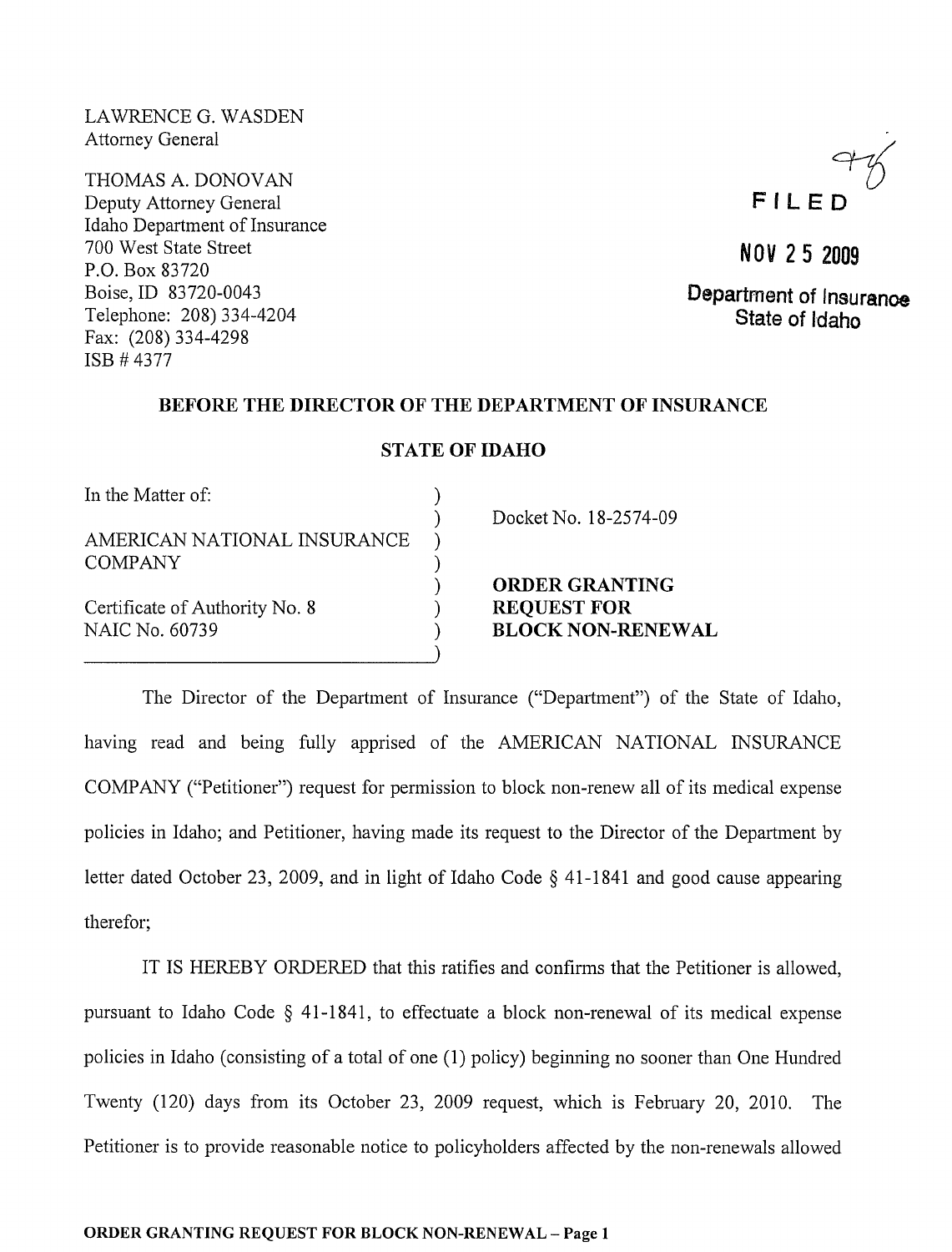by this order in accordance with the policies. The policy at issue is not a health benefit plan and the carrier is not in the market offering individual health benefit plans subject to chapter 52, title 41, Idaho Code, so § 41-5207 providing the five (5) year ban on reentering the market is inapplicable. This order is a final order and is effective immediately.

### **NOTIFICATION OF RIGHTS**

This is a final order of the agency. Any party may file a motion for reconsideration of this final order within fourteen (14) days of the service date of this order. The agency will dispose of the petition for reconsideration within twenty-one (21) days of its receipt, or the petition will be considered denied by operation of law. *See* Section 67-5246(4), Idaho Code.

Pursuant to Sections 67-5270 and 67-5272, Idaho Code, any party aggrieved by this final order or orders previously issued in this case may appeal this final order and all previously issued orders in this case to district court by filing a petition in the district court of the county in which:

- i. A hearing was held,
- ii. The final agency action was taken,
- iii. The party seeking review of the order resides, or operates its principal place of business in Idaho, or
- iv. The real property or personal property that was the subject of the agency action is located.

An appeal must be filed within twenty-eight (28) days (a) of the service date of this final order, (b) of an order denying petition for reconsideration, or (c) the failure within twenty-one (21) days to grant or deny a petition for reconsideration, whichever is later. *See* Section 67-5273, Idaho Code. The filing of an appeal to district court does not itself stay the effectiveness or enforcement of the order under appeal.

 $III$ 

 $III$ 

 $III$